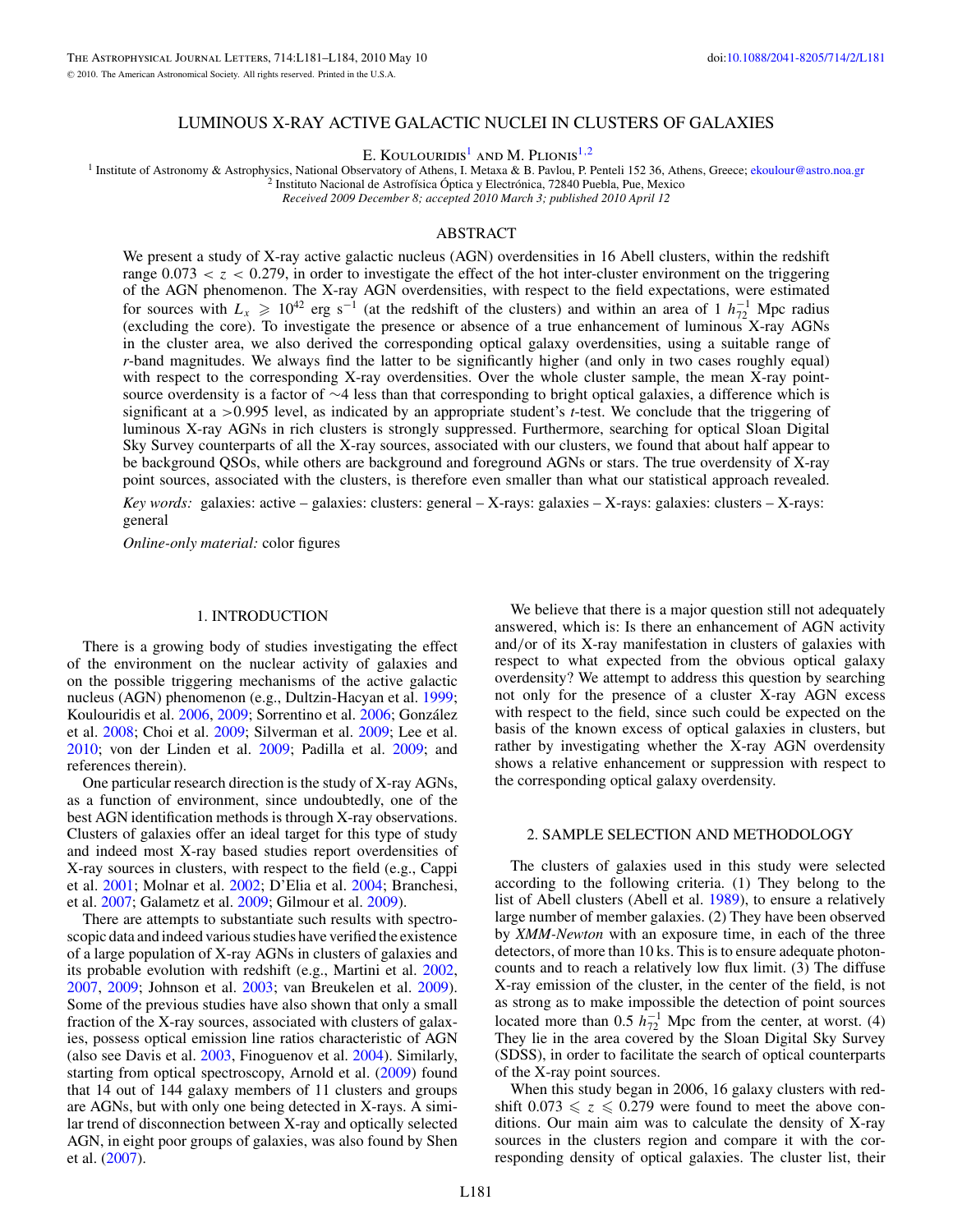| Table 1                                                                                    |  |  |  |  |  |  |  |  |
|--------------------------------------------------------------------------------------------|--|--|--|--|--|--|--|--|
| Our Cluster Sample: X-ray and Optical Galaxy Overdensities and X-ray Source Categorization |  |  |  |  |  |  |  |  |

<span id="page-1-0"></span>

| Cluster | Z.    | $\delta_{x}$                      | $L_{x}$ <sup>limit</sup> (erg s <sup>-1</sup> ) | $N_x$          | $N_{\rm QSO}$  | $N_{\rm c \underline{gal}}$ | $N_{other}$    | $\delta_{\alpha}$  | $N_g^{\ a}$ |
|---------|-------|-----------------------------------|-------------------------------------------------|----------------|----------------|-----------------------------|----------------|--------------------|-------------|
| A2065   | 0.073 | $2.00_{-1.20}^{+1.80}$            | 1.0e42                                          | 6              | 4              | 1                           | 1              | $12.79 \pm 3.37^b$ | 109         |
| A1589   | 0.073 | $2.96^{+1.96}_{-1.38}$            | 1.0e42                                          | 8              | 5              | .                           | 3              | $4.75 \pm 2.22$    | 38          |
| A2670   | 0.076 | $1.00_{-0.97}^{+1.59}$            | 1.0e42                                          | 4              | 1              | .                           | 3              | $6.26 \pm 2.36$    | 142         |
| A1663   | 0.084 | $3.08_{-1.27}^{+1.75}$            | 1.0e42                                          | 10             | 5              | .                           | 5              | $4.72 \pm 2.01$    | 56          |
| A1750   | 0.085 | $1.23_{-0.68}^{+1.20}$            | 1.0e42                                          | 3              | $\overline{c}$ | .                           |                | $4.58 \pm 1.92$    | 40          |
| A1674   | 0.107 | $2.41_{-1.02}^{+1.37}$            | 1.0e42                                          | 11             | 5              | 1                           | 5              | $2.61 \pm 1.43$    | 165         |
| A2050   | 0.118 | $1.32^{+1.06}_{-0.76}$<br>$-0.76$ | 1.0e42                                          | 9              | $\overline{c}$ | .                           | 7              | $2.19 \pm 1.17$    | 50          |
| A1068   | 0.138 | $0.31_{-0.46}^{+0.65}$            | 1.0e42                                          | 8              | 5              | 1                           | $\overline{c}$ | $2.27 \pm 1.11$    | 71          |
| A1689   | 0.183 | $-0.18_{-0.40}^{+0.65}$           | 1.0e42                                          | 4              | $\overline{c}$ | 1                           | 1              | $4.51 \pm 1.14$    | 228         |
| A963    | 0.206 | $0.05^{+0.83}$<br>$-0.51$         | 1.5e42                                          | 4              |                | .                           | 3              | $3.18 \pm 0.90$    | 134         |
| A773    | 0.217 | $0.25_{-0.61}^{+0.99}$            | 1.8e42                                          | $\overline{4}$ | 2              | .                           | $\overline{c}$ | $3.47 \pm 0.88$    | 108         |
| A1763   | 0.223 | $-0.05_{-0.63}^{+1.26}$           | 2.5e42                                          | 2              | 1              | 1                           | .              | $3.35 \pm 0.86$    | 152         |
| A267    | 0.230 | $0.32_{-0.64}^{+1.05}$            | 2.1e42                                          | 4              | 1              | .                           | 3              | $2.18 \pm 0.69$    | 37          |
| A1835   | 0.253 | $0.03_{-0.68}^{+1.37}$            | 3.5e42                                          | 2              |                | 1                           | .              | $2.61 \pm 0.67$    | 48          |
| A2631   | 0.273 | $1.19^{+1.49}_{-0.95}\,$          | 3.3e42                                          | 5              | 4              | .                           |                | $1.55 \pm 0.52$    | 136         |
| A1758   | 0.279 | $0.61_{-0.78}^{+1.28}$            | 2.2e42                                          | $\overline{4}$ | 3              | .                           |                | $3.42 \pm 0.69$    | 198         |

Notes.

<sup>a</sup>  $N_g$  is the Abell richness, from Abell et al. (1989).

<sup>b</sup> Using the local background estimate, we obtain  $\delta_o \simeq 4.9 \pm 1.4$ .

redshift, and various characteristics, determined in the present study, are shown in Table 1.

The corresponding 16 XMM cluster fields were analyzed using the Science Analysis Software (SAS) of the XMM-Newton. For the final extraction of sources, we merged the images from all three detectors (MOS1, MOS2, and pn) in the energy range 0.5–8 keV (at the observers frame) and selected the sources located within a radius of 1  $h_{72}^{-1}$  Mpc from the center of the cluster and  $5\sigma$  above the background. We then extracted the flux of the detected sources, its corresponding X-ray luminosity at the redshift of the cluster assuming a power-law spectrum with  $\Gamma = 1.7$  and the sensitivity of the detectors in each pixel of our fields. Since the sensitivity varies greatly across the field of view, mostly due to vignetting, we constructed the sensitivity map for each XMM field in order to eventually calculate accurately the theoretically expected number of sources in each region of interest.

Due to the fact that the diffuse cluster X-ray emission can be strong enough to hide point sources, we have excluded from our analysis the central region of each cluster. This was determined by adjusting a King's profile (King 1962) to the diffuse emission, and deriving the cluster core radius, which is different for each cluster and ranges from  $\sim$ 20 to 170  $h_{72}^{-1}$  kpc. In order to efficiently remove the influence of the diffuse emission of the central cluster area, we consistently used for all clusters an inner radial cutoff of  $3 \times r_c$ . We however remind the reader that there are indications, from *Chandra* data, of an increasing AGN population toward the centers of clusters (e.g., Ruderman & Ebeling 2005; Martini et al. 2007; Gilmour et al.  $2009$ ), which we cannot, however, efficiently probe with XMM-Newton.

We then counted all X-ray sources with luminosity  $L_x \geq$  $10^{42}$  erg s<sup>-1</sup> (N<sub>x</sub>) located within the effective cluster region (i.e., the annulus between  $3 \times r_c$  and  $1 h_{72}^{-1}$  Mpc). The corresponding expected number of X-ray AGNs  $(N_e)$  was estimated by using the  $\log N - \log S$  of Kim et al. (2007) folding in the sensitivity map of each field. The overdensity of X-ray sources in each cluster was then calculated according to  $1+\delta_x = N_x/N_e$ , and its uncertainty by using the small number Poisson approximation (e.g., Gehrels 1986) for a confidence level corresponding to the  $1\sigma$  limit for Gaussian statistics (i.e., 0.8413). The robustness of the derived values of  $\delta_x$  to uncertainties (1) of the log N-log S relation and (2) of the overdensity determination method was verified by varying the  $\log N - \log S$  relation within its quoted uncertainties and by alternatively using the overdensity estimation method of Branchesi et al.  $(2007,$  their Equation  $(6)$ ). No significant variations of  $\delta_x$  and of its uncertainty were found.

To calculate the corresponding overdensity of SDSS optical galaxies, and to minimize as much as possible projection effects, we extracted all galaxies located within 5  $h_{72}^{-1}$  Mpc around the cluster center (to also facilitate the estimate of the local background), having magnitudes in the range  $m_r^*$  – 0.5  $< m_r$   $<$  $m_r^*$ +0.5, where  $m_r^*$  is the r-band magnitude corresponding to  $M_r^*$ of the Blanton et al.  $(2003)$  luminosity function at the redshift of the cluster. This characteristic magnitude, corresponding to the break of the luminosity function, is estimated by  $m^*$  =  $M^*$ +5 log<sub>10</sub>  $d_L$  +  $K(z)$  + 25 +  $A_v$ , with  $d_L$  the luminosity distance of the cluster (for the "concordance" cosmology),  $K(z)$  the Kcorrection for an elliptical galaxy spectral energy distribution (based on Poggianti 1997), and  $A_{\nu}$  the Galactic absorption, calculated using Galactic absorption maps of Schlegel et al. (1998). We then counted the corresponding optical galaxies in the effective cluster area and compared with a global and/or a local background estimate, consistently for the corresponding magnitude range of each cluster. The former was determined from a 20  $\text{deg}^2$  region near the equatorial coordinate equator, while the latter from the annulus between 4 and 5  $h_{72}^{-1}$  Mpc around each cluster center, a distance far enough to ensure negligible contamination by cluster galaxies. The overdensity results are robust to the different background estimates, with the only exception of A2065, which appears to be embedded in an overall high large-scale overdensity. We choose to present optical overdensity results based on the global background estimate.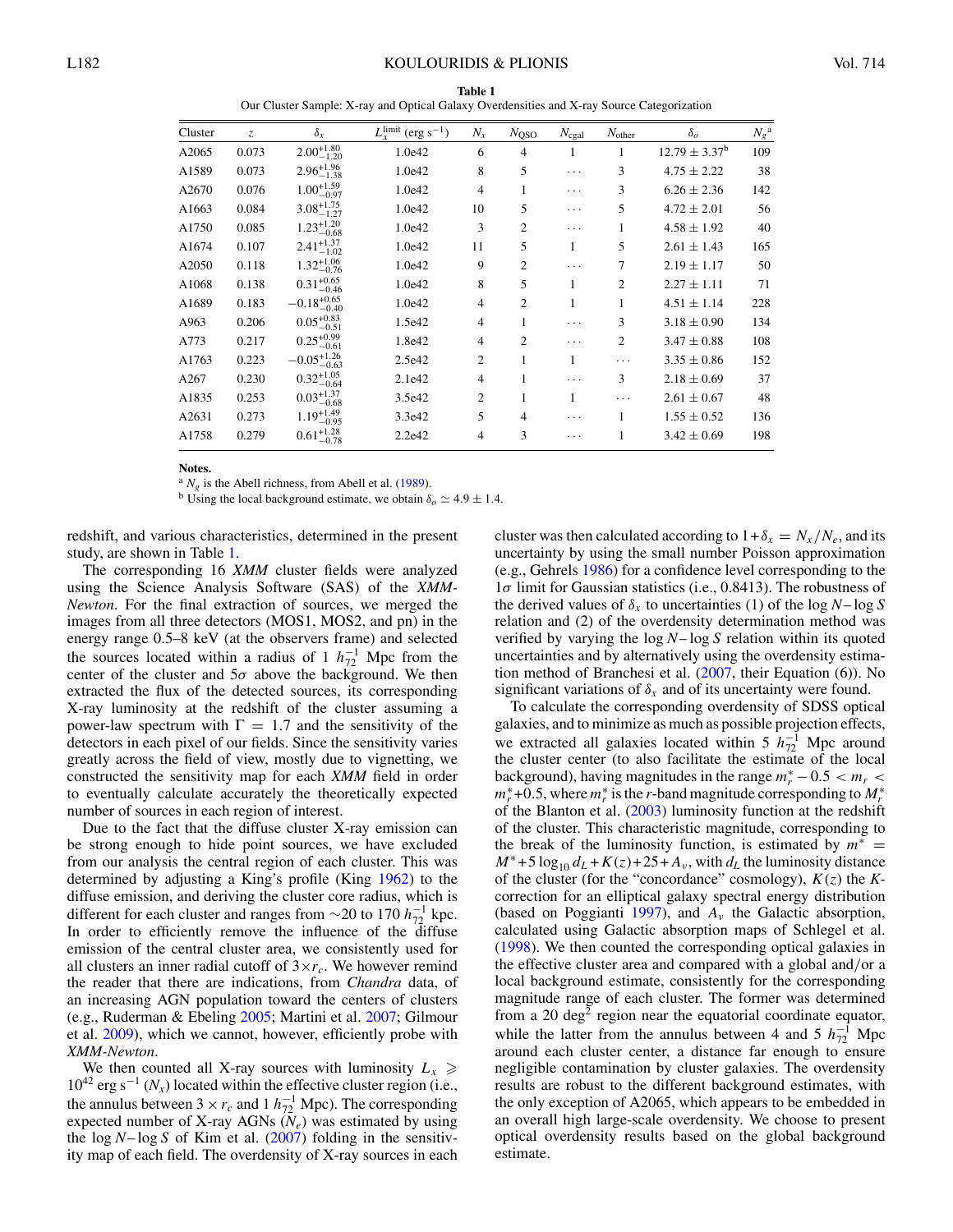<span id="page-2-0"></span>

**Figure 1.** X-ray AGN overdensity  $\delta_x$  with respect to overdensity of SDSS bright galaxies, *δo*. Triangles denote the clusters with flux limit corresponding to  $\bar{L}_x \gtrsim 2 \times 10^{42}$  erg s<sup>-1</sup> (all  $z \gtrsim 0.2$  clusters; see Table [1\)](#page-1-0), while filled circles denote lower-*z* clusters with  $L_x \simeq 10^{42}$  erg s<sup>-1</sup>. The empty dot corresponds to A2065 when using its local background. The continuous curve corresponds to  $\delta_x = \delta_o$ , while the dashed line to  $\delta_x = 0$ . The errorbars correspond to Poisson uncertainties.

(A color version of this figure is available in the online journal.)

Finally, the overdensity of optical galaxies in clusters was calculated in the usual way, i.e.,  $1 + \delta_o = N_o / \langle N \rangle$ , with corresponding Poisson uncertainty of  $\sigma_{\delta_o}^2 \simeq \Delta_o [1 + \sigma_b^2 \Delta_o]$ , where  $\Delta_o = (1 + \delta_o)^2/N_o$  and  $\sigma_b$  is the Poisson uncertainty of the background optical galaxy density, with a typical value being ∼0*.*025.

# 3. RESULTS AND CONCLUSIONS

We find that there is a relatively significant X-ray source overdensity in about half of the clusters in our sample, the rest showing the excepted background value of  $\delta_x$ . This can be realized by inspecting Table [1,](#page-1-0) where we list the X-ray and optical overdensity values and their uncertainties, as well as from Figure 1 where we plot the cluster X-ray point-source overdensities versus the corresponding optical SDSS galaxy overdensities, within the indicated *r*-band magnitude range. Note that the six clusters with effective X-ray flux limit corresponding to a minimum luminosity of  $L_x \gtrsim 2 \times 10^{42}$  erg s<sup>−1</sup> (see specific values in Table [1\)](#page-1-0), at the redshift of the clusters, are indicated by a triangular point type.

Although the number of clusters in our sample is quite low to provide stringent population statistics, a secure and important conclusion of our analysis is that the cluster X-ray point-source overdensities are always lower than the corresponding optical SDSS overdensities (with only two clusters having  $\delta_x \sim \delta_o$ ). In Table [2,](#page-3-0) we present such population statistics but separately for the two cluster subsamples having different limiting  $L<sub>x</sub>$ (as discussed previously). Also note that in order to take into account the variable uncertainty of the overdensity values, we present in Table [2](#page-3-0) the Poisson uncertainty-weighted mean optical and X-ray overdensities. A student's *t*-test comparing the two means, assuming unknown and unequal variances, shows that they are different at a high significance level (see



**Figure 2.** Example of the X-ray image of a cluster field from our sample (Abell 2065). The green circles delineate the inner and outer radii, within which we measure overdensities. The SDSS *gri*-composite image possibly corresponds to a star. Images 2, 3, 4, and 5 are probable background QSO, image 6 corresponds to a cluster galaxy (as indicated by its photometric redshift) but with  $L_x < 10^{42}$  erg s<sup>-1</sup> (and thus not included in our analysis), while image 7 corresponds to a  $L_x \ge 10^{42}$  erg s<sup>-1</sup> Seyfert 1 belonging to the cluster  $(z = 0.0747)$ .

(A color version of this figure is available in the online journal.)